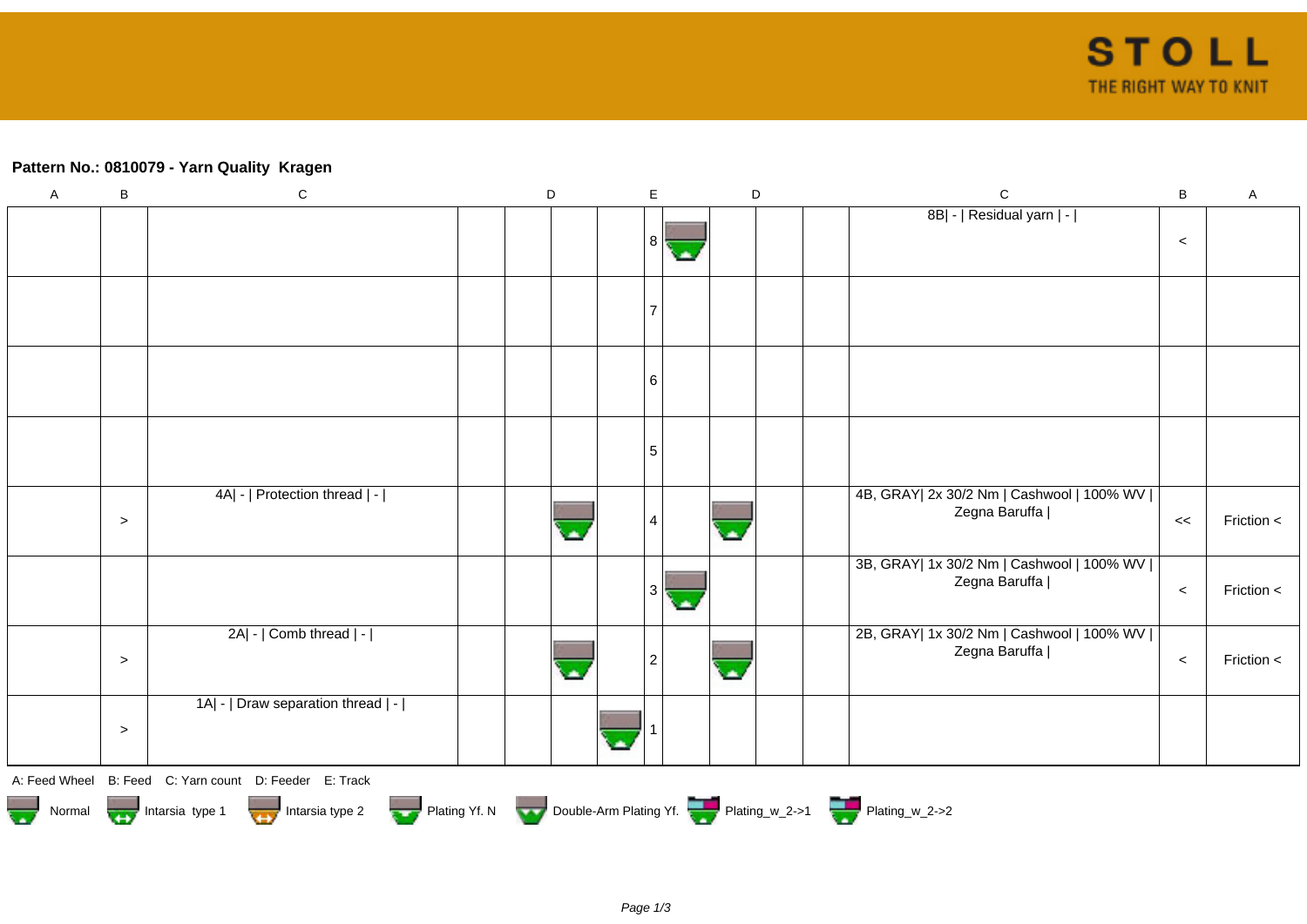## **Pattern No.: 0810079 - Yarn Quality Leibteil(e)**

| A             | В      | C                                                                            | D                 | E              | D                                                                  | C                                                                            | B       | A              |
|---------------|--------|------------------------------------------------------------------------------|-------------------|----------------|--------------------------------------------------------------------|------------------------------------------------------------------------------|---------|----------------|
|               | $\geq$ | 8A  -   Residual yarn   -                                                    |                   | 8              |                                                                    | 8B  -   Residual yarn   -                                                    | $\,<$   |                |
| Friction >    | $\geq$ | 7A, GREEN  1x 30/2 Nm   Cashwool   100% WV<br>  Zegna Baruffa                | $\leftrightarrow$ | 7              | $\leftrightarrow$                                                  | 7B, GREEN  1x 30/2 Nm   Cashwool   100% WV<br>  Zegna Baruffa                | $\prec$ | Friction $\lt$ |
| Friction >    | $\geq$ | 6A, GREEN  1x 30/2 Nm   Cashwool   100% WV<br>  Zegna Baruffa                | $\leftrightarrow$ | 6              | $\leftrightarrow$                                                  | 6B, GREEN  1x 30/2 Nm   Cashwool   100% WV<br>  Zegna Baruffa                | $\prec$ | Friction $\lt$ |
| Friction >    | $\geq$ | 5A, GREEN  1x 30/2 Nm   Cashwool   100% WV<br>  Zegna Baruffa                | $+$               | $\overline{5}$ | $\leftrightarrow$                                                  | 5B, GREEN  1x 30/2 Nm   Cashwool   100% WV<br>  Zegna Baruffa                | $\prec$ | Friction $\lt$ |
|               | $\geq$ | 4A  -   Protection thread   -                                                |                   | 4              | $\overline{\phantom{a}}$                                           | 4B, GRAY  2x 30/2 Nm   Cashwool   Border<br>thread   100% WV   Zegna Baruffa | <<      | Friction $\lt$ |
| Friction >    | $\geq$ | 3A, GRAY  1x 30/2 Nm   Cashwool   Border<br>thread   100% WV   Zegna Baruffa | ω.                | 3              | G.                                                                 | 3B, GRAY  1x 30/2 Nm   Cashwool   Border<br>thread   100% WV   Zegna Baruffa | $\,<$   | Friction $\lt$ |
|               | $\geq$ | $2A$ - $\vert$ Comb thread $\vert$ - $\vert$                                 |                   | $\overline{c}$ |                                                                    | 2B, GRAY  1x 30/2 Nm   Cashwool   Border<br>thread   100% WV   Zegna Baruffa | $\prec$ | Friction <     |
|               | $\geq$ | 1A  -   Draw separation thread   -                                           |                   |                | Ä                                                                  | 1B  -   Draw separation thread   -                                           | $\,<$   |                |
| A: Feed Wheel |        | B: Feed C: Yarn count D: Feeder E: Track                                     |                   |                |                                                                    |                                                                              |         |                |
| Normal        |        | Intarsia type 2<br>Intarsia type 1                                           |                   |                | Plating Yf. N Double-Arm Plating Yf. Plating w_2->1 Plating w_2->2 |                                                                              |         |                |